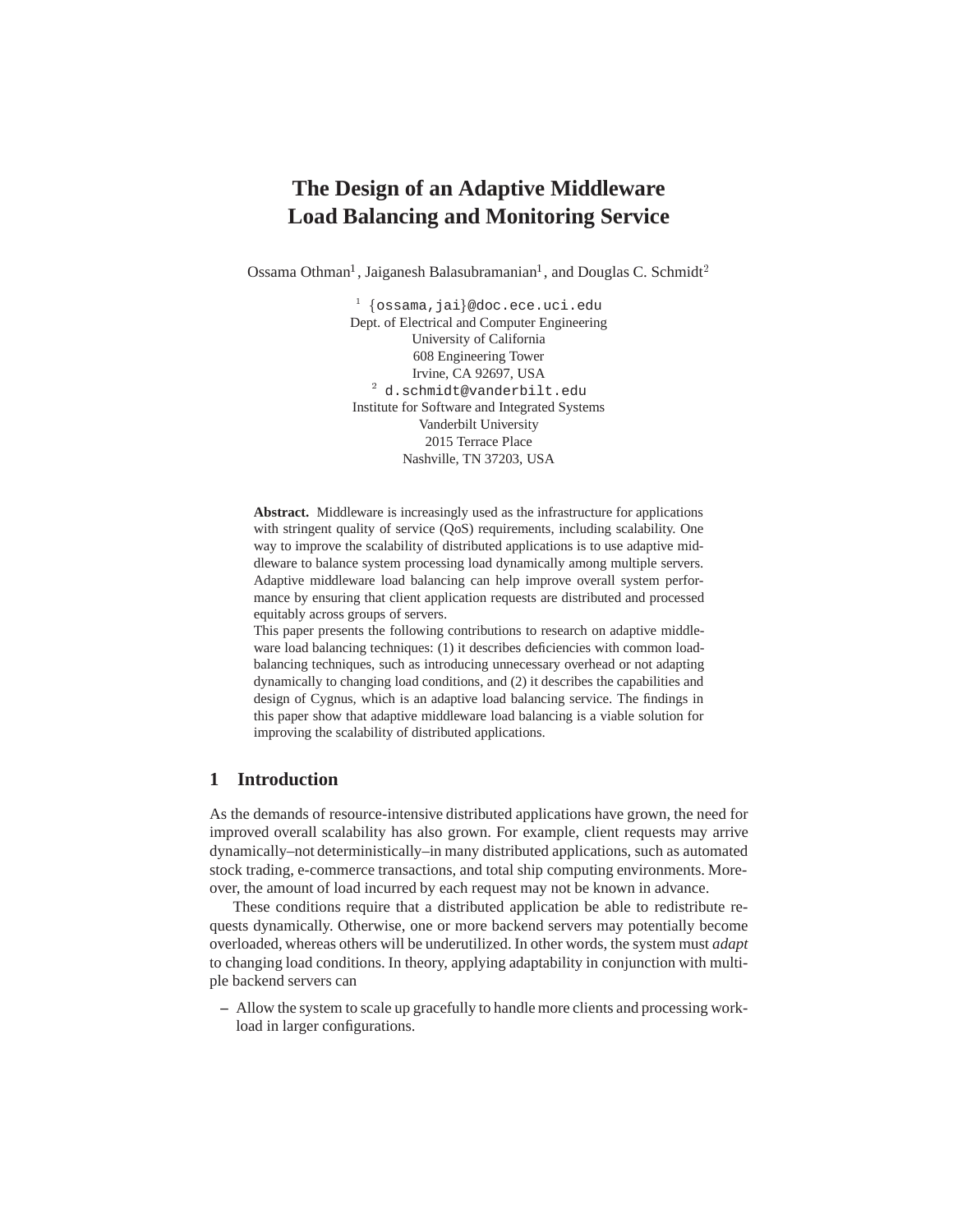- **–** Reduce the initial investment when the number of clients is small and
- **–** Increase the reliability of the overall system, *e.g.*, by redirecting requests to replicated servers when failures occur.

Achieving this degree of scalability requires a sophisticated load balancing service. Ideally, this service should be transparent to existing distributed application components. Moreover, if incoming requests arrive dynamically, a load balancing service may not benefit from *a priori* QoS specifications, scheduling, or admission control and must therefore adapt dynamically to changes in run-time conditions.

*Evaluating candidate solutions.* Load balancing can be performed at the network, operating system, middleware, or application layers, as shown in Figure 1. Network-level



**Fig. 1.** Load Balancing Layers

load balancing is often provided by routers and domain name servers [1]. OS-level load balancing is generally provided by clustering software [2]. Application-level load balancing is performed by the application itself [3]. A layer may take advantage of load balancing in layers below it when balancing loads at its level. For instance, applicationlevel load balancing may employ load balancing facilities supplied by the OS.

While load balancing can be performed in the layers outlined above, these layers have the following disadvantages that can make them unsuitable for use in distributed applications that require dynamic adjustment to runtime load conditions:

- 1. The inability to take into account client request content
- 2. Lack of transparency and
- 3. High maintenance lifecycle costs.

from the first disadvantage, *i.e.*, they cannot take into account client request content because that information is necessarily application-specific. Application-based load balancing suffers from the last two disadvantages, *i.e.*, transparency is lost since the application itself must be modified to support load balancing, which can complicate code development and maintenance.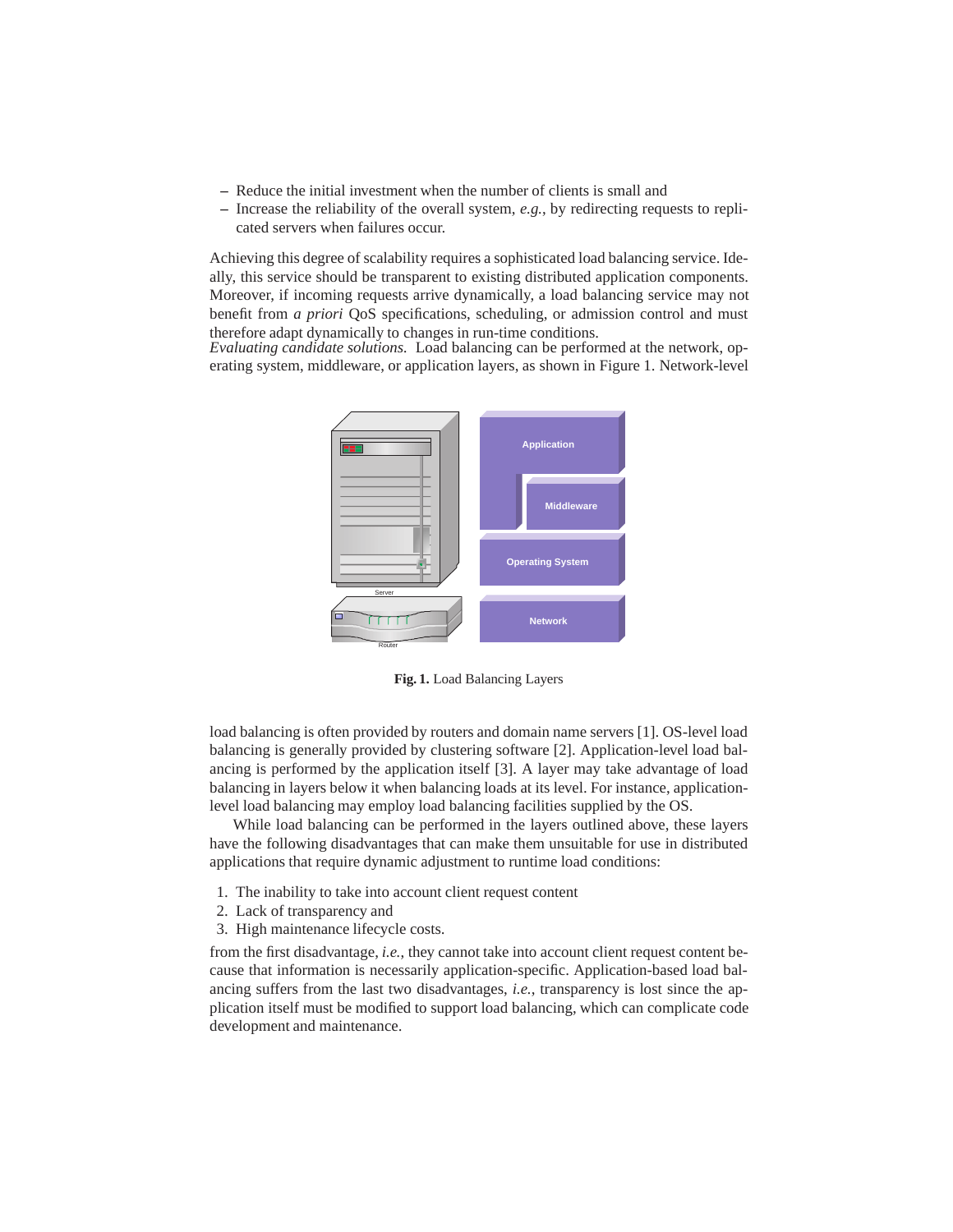Given these deficiencies, a cost-effective way to address the application demands listed above is to employ load balancing services based on distribution *middleware* [4], such as CORBA [5] or Java RMI [6]. These load balancing services distribute client workload equitably among various backend servers to obtain improved response times and scalability.

Earlier generations of middleware load balancing services largely supported simple, centralized distributed application configurations. For example, stateless distributed applications that require load balancing often integrate their load balancing service with a naming service [7, 8]. In this approach, a naming service returns a reference to a different object each time it is accessed by a client. Implementing a load balancing service via a naming service can be (1) *overly static*, *e.g.*, if the naming service does not consider dynamic load conditions when returning an object reference to its clients and/or (2) *inefficient*, *e.g.*, due to the extra (and ultimately unnecessary) levels of indirection and round-trip latencies.

In contrast, *adaptive* middleware load balancing services that consider dynamic load conditions when making decisions can yield the following benefits:

- **–** An adaptive load balancing service can support a larger range of distributed systems since it need not be designed for a specific application, *i.e.*, it is more flexible.
- **–** From the load balancing service implementation perspective, since a single load balancing service can be used for many types of applications, the effort needed to develop a load balancing service for a specific application is reduced. This generally allows for simpler and better load balancing service implementations.
- **–** It is possible to concentrate on the load balancing service in general, rather than a particular aspect geared solely to one application, which can improve the quality of optimizations used in the load balancing service.

Unfortunately, first-generation adaptive middleware load balancing services [9, 10], including our own earlier work [11, 12] on the topic, do not provide solutions for key dimensions of the problem space. In particular, they provided insufficient functionality to satisfy advanced distributed application requirements, such as the ability to tolerate faults, install new load balancing algorithms at run-time, and create group members on-demand to handle bursty clients. The lack of support for this advanced functionality in first-generation adaptive middleware load balancers has impeded distributed system scalability. Moreover, the lack of *standardized* interfaces and policies have precluded reuse of interoperable off-the-shelf adaptive middleware load balancing services. This paper therefore explores a previously unexamined dimension in the middleware space: *the design and performance of a scalable adaptive load balancing service based on the OMG CORBA standard*.

Our work in this paper is presented in the context of one of the OMG *Load Balancing and Monitoring* (LB/M) service specification proposals [13] and our Cygnus implementation of this service that guided the proposal effort. Though CORBA has standardized solutions for many distributed system challenges, such as predictability, security, transactions, and fault tolerance, it does not yet specify how to tackle load balancing capabilities required by distributed systems architects and developers. Cygnus is available with *The ACE ORB* (TAO) [14] version 5.3, which implements the CORBA 3.0 specification [5]. The software, documentation, examples, and benchmarking tests for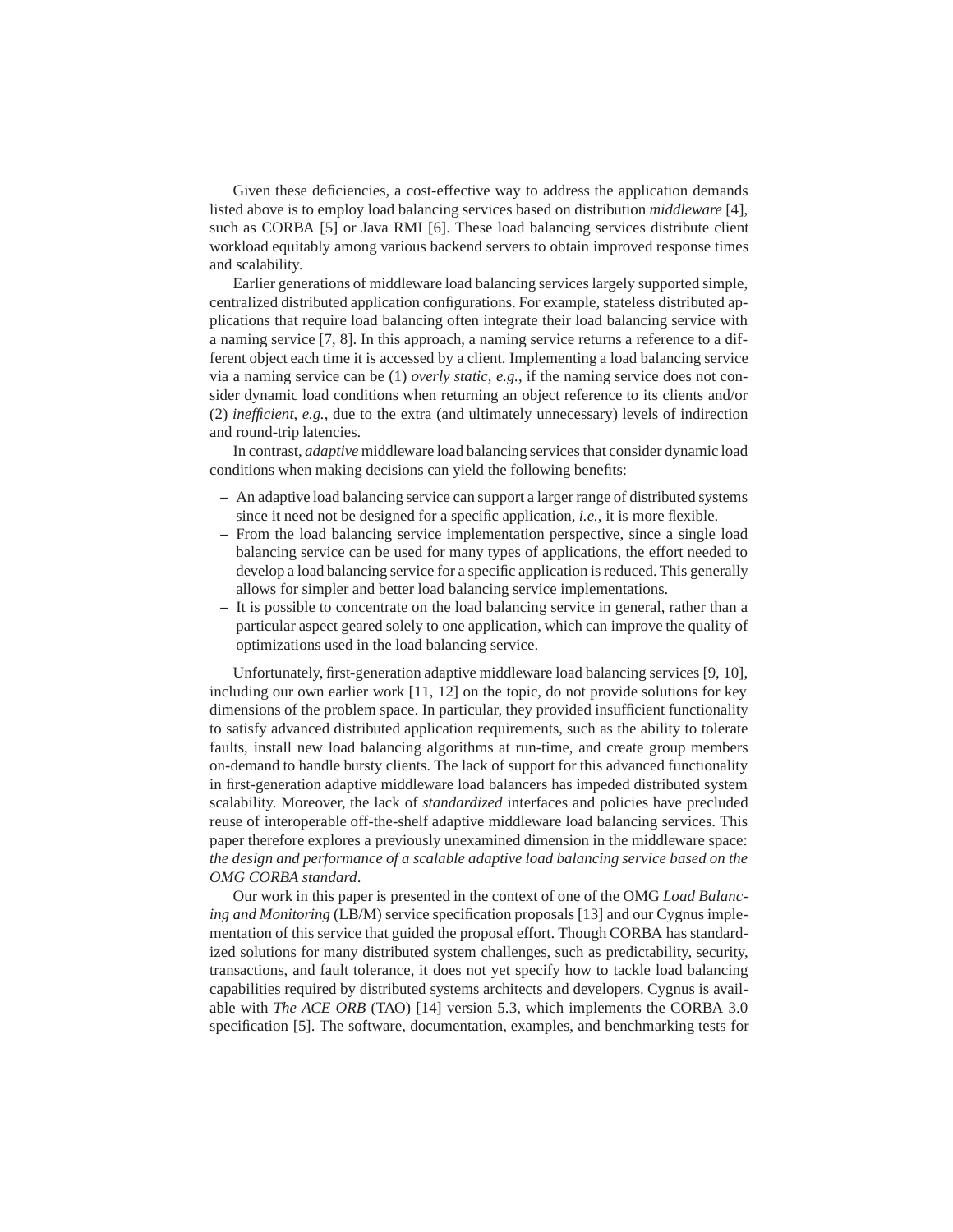TAO and Cygnus are open-source and can be downloaded from deuce.doc.wustl. edu/Download.html.

*Paper organization.* The remaining sections of this paper are organized as follows: Section 2 describes the proposed CORBA Load Balancing and Monitoring (LB/M) service specification and the architecture of Cygnus, which is our LB/M service implementation; and Section 4 presents concluding remarks.

# **2 Cygnus: An Adaptive Middleware Load Balancing and Monitoring Service**

This section motivates and describes the key components and capabilities of Cygnus, which is the open-source middleware framework integrated with TAO that guided the design of our proposed OMG CORBA Load Balancing and Monitoring (LB/M) service specification [13]. Sidebar 1 defines and illustrates the load balancing concepts and components<sup>3</sup> used throughout this paper and the OMG LB/M proposal. TAO and Cygnus implement all the components shown in the figure in Sidebar 1.

TAO facilitates location-transparent communication between (1) clients and instances of the Cygnus load balancer, (2) Cygnus and the objects to be load balanced (object group members), and (3) clients and the object group members. Cygnus also keeps track of which members belong to each object group.

#### **2.1 Overview of the Cygnus Load Balancing Model**

In contrast to load balancing models that are process-oriented (where loads are balanced between processes) or object-oriented (where loads are balanced between objects), the load balancing model employed by Cygnus is *location-oriented*. For nonadaptive Cygnus load balancing strategies, the member to receive the next client request is based on the *location* where a specific member of an object group resides. The adaptive Cygnus load balancing case differs in that member selection is performed based on the loads at a given *location*. In both cases, neither process nor object characteristics are necessarily used when making load balancing decisions.

Although hosts are often associated with locations, the location-oriented model used in Cygnus makes no assumptions about the application's interpretation of what a "location" is. For example, an application could decide to associate a process with a location instead of a host. The load balancing model would still be location-oriented in this case, however, since the load balancer would not be aware that the location was actually a process.

#### **2.2 Resolving Load Balancing Challenges with Cygnus**

Figure 2 illustrates the relationships among the components in the Cygnus. As shown in this figure, the Cygnus adaptive LB/M middleware service consists of the (1) *load*

<sup>&</sup>lt;sup>3</sup> In this paper, the term *component* is used generically, *i.e.*, an identifiable entity in a program, rather than more specifically, *e.g.*, a component in the CORBA Component Model [15].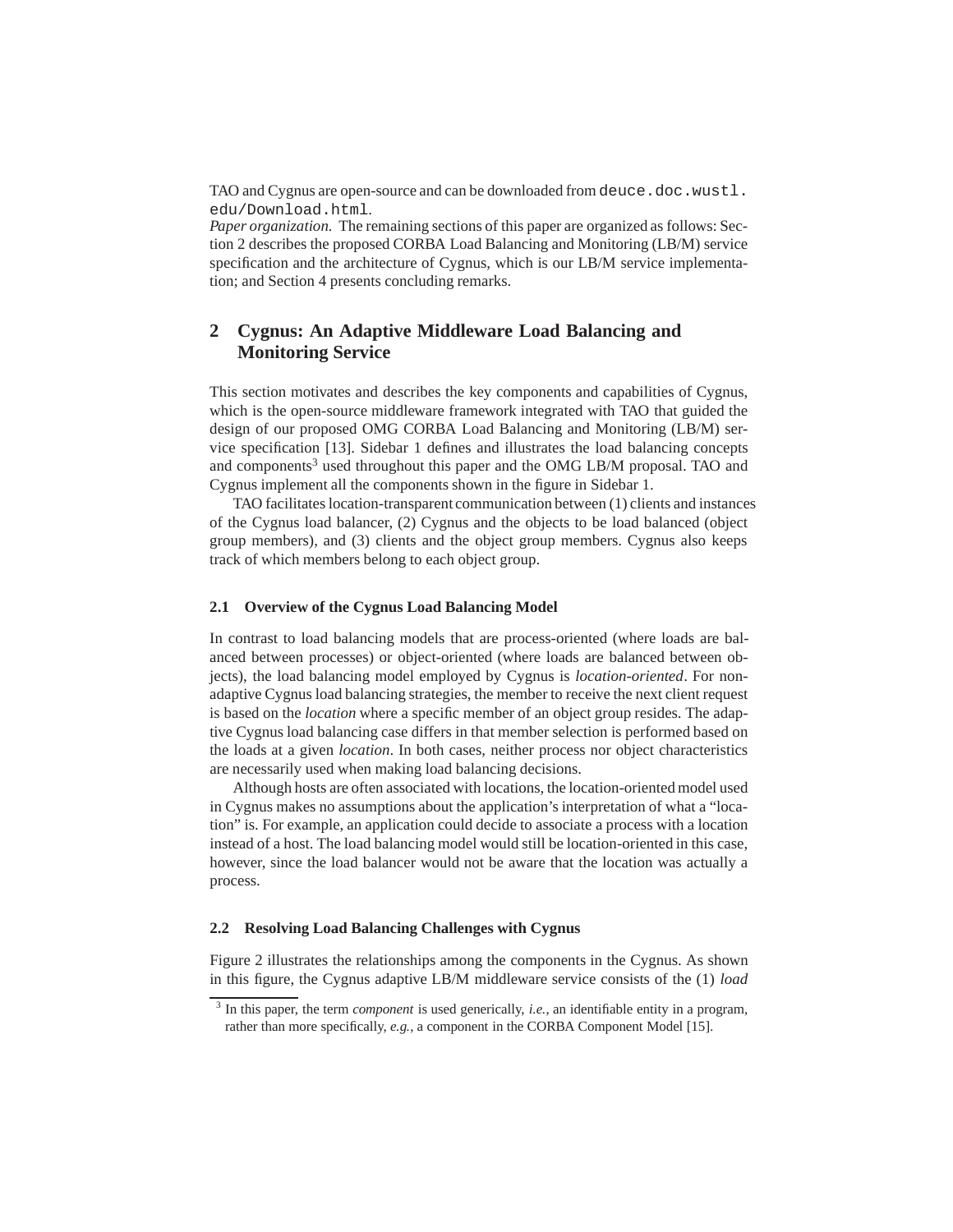# **Sidebar 1: Key Load Balancing Concepts**

The key load balancing concepts and components used in this paper are defined below:

- **Load balancer**, which is a component that attempts to ensure application load is balanced across groups of servers. It is sometimes referred to as a "load balancing agent," or a "load balancing service." A load balancer may consist of a single centralized server or multiple decentralized servers that collectively form a single logical load balancer.
- **Member**, which is a duplicate instance of a particular object on a server that is managed by a load balancer. It performs the same tasks as the original object. A member can either retain state (i.e., be stateful) or retain no state at all (i.e., be stateless).
- **Object group**, which is actually a group of members across which loads are balanced. Members in such groups implement the same remote operations.
- **Session**, which in the context of distribution middleware defines the period of time that a client is connected to a given server for the purpose of invoking remote operations on objects in that server.

The following figure illustrates the relationships between these components:



*manager*, which is the application entry point for all load balancing tasks, (2) *member locator*, which is the load balancing component responsible for binding a client to a member, (3) *load analyzer*, which analyses load conditions and triggers load shedding when necessary, (4) *load monitor*, which makes load reports available to the load manager, and (5) *load alert*, which is a component through which load shedding is performed.

Although the preceding discussion and Figure 2 outline the elements of the Cygnus, they do not motivate what these elements do or more importantly *why* they are impor-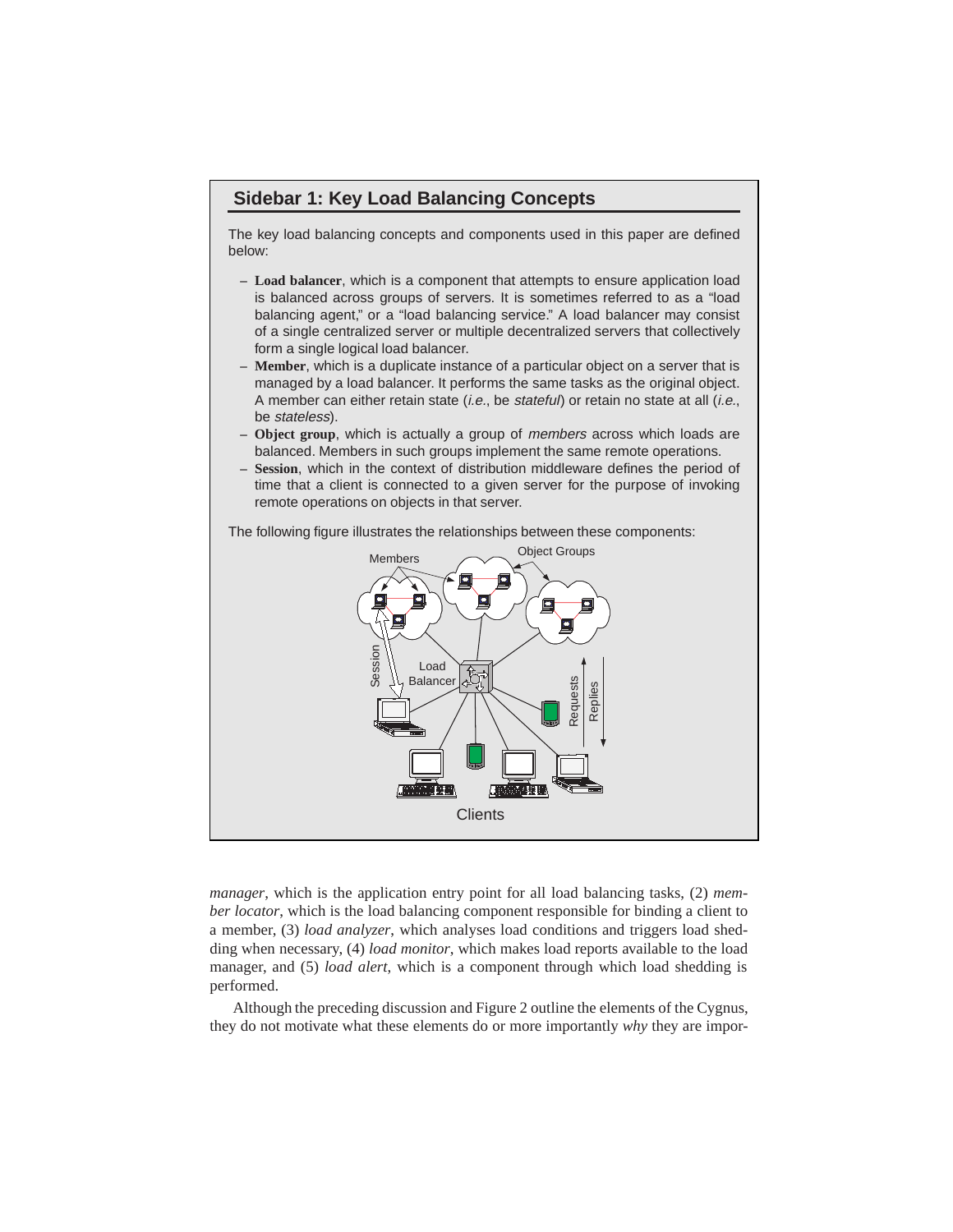

**Fig. 2.** Components in the Cygnus LB/M Service

tant. The remainder of this section therefore justifies the need for these elements by explaining the key challenges they address, which include:

- 1. Extensible load analysis and shedding
- 2. Flexible load reporting and
- 3. Facilitating transparent and scalable load shedding.

For each challenge, we describe (1) how a particular component of Cygnus resolves problems that arise when balancing workloads in a middleware context and (2) how load balancing and monitoring is implemented in Cygnus. Our primary focus is on the use of adaptivity to enhance scalability.<sup>4</sup> As discussed below, the Cygnus load manager enables clients and servers to participate in load balancing decisions without unduly exposing them to tasks that can and should remain internal to the load balancing service. The member locator allows a load balancer to *transparently* inform a client that it should issue requests to a chosen object group member.

Other LB/M implementations, such as the one found in Orbix 2000 [8], employ concepts similar to the ones described below. Those implementations are less flexible than the approach employed by Cygnus, however, and do not separate concerns as cleanly.

# **Challenge 1: Extensible Load Analysis and Shedding.**

<sup>4</sup> Portability and transparency issues addressed by the load manager and member locator components are beyond the scope of this paper.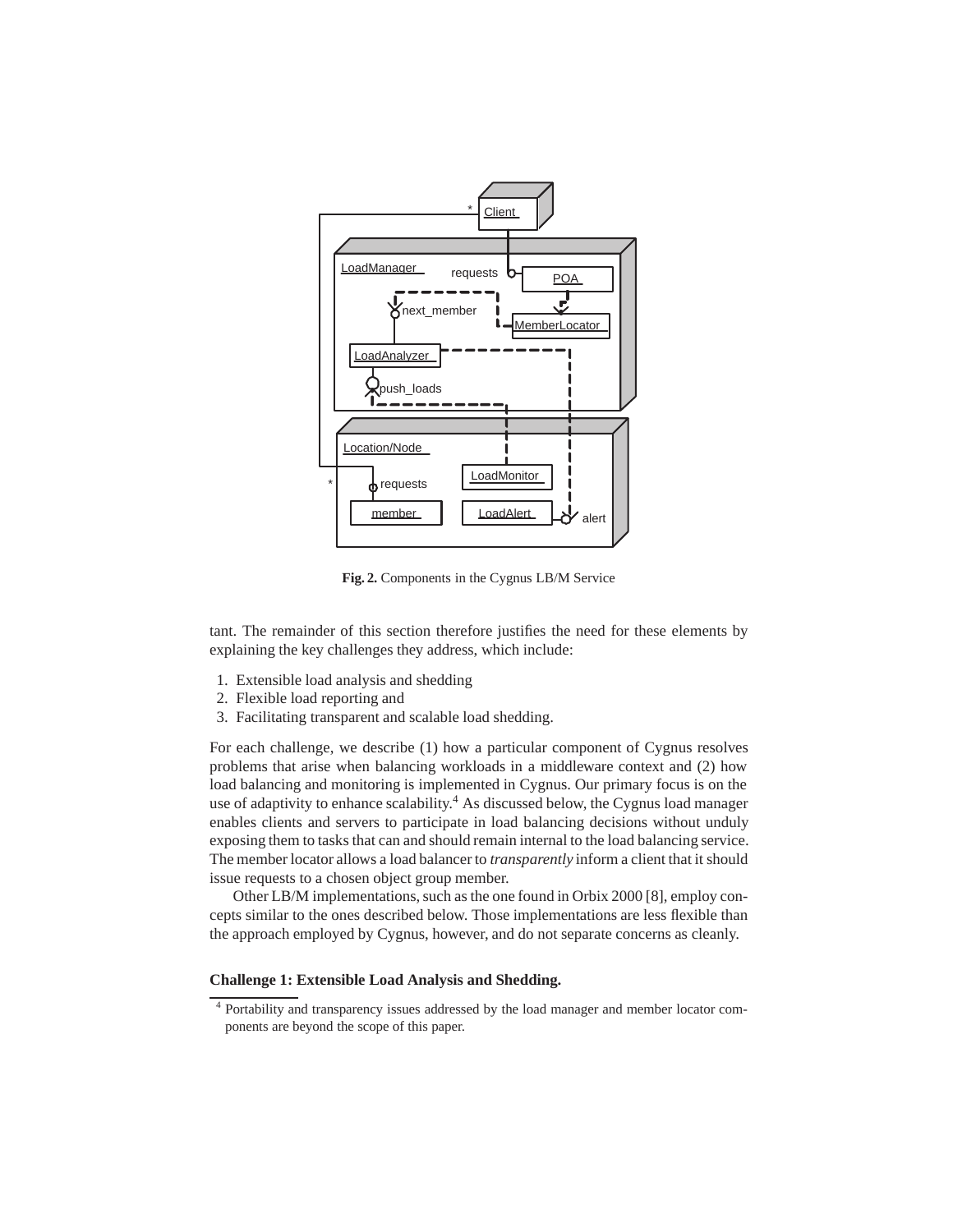*Context.* The same load balancing service is used to balance loads for multiple (potentially different) distributed applications.

*Problem.* Load balancing multiple distributed applications with different resource requirements can be done in at least two ways:

- **–** Create a different load balancing service instance for each type of distribute application. This solution, however, is hard to maintain. For example, when a new distributed application is deployed, a new load balancing service must be started and configured, which is logistically complex and costly.
- **–** Use a single shared load balancing service instance to manage loads for multiple applications with different resource requirements. This solution requires that the load balancing service be extensible enough to allow run-time configuration of the load analysis and shedding mechanism on a per-object group basis, which is one of the requirements set forth in [12].

*Solution*  $\rightarrow$  *Load analyzer.* Define a load analyzer component that decides which member will receive the next client request. The load analyzer also allows a load balancing strategy to be selected explicitly at run-time, while still maintaining a simple and flexible design. Since the load balancing strategy can be chosen at run-time, member selection can be tailored to fit the dynamics of a system that is being load balanced. An additional task the load analyzer performs is to initiate load shedding at locations where deemed necessary. This task only occurs when using an adaptive load balancing strategy.

*Implementing the load analyzer in Cygnus.* Cygnus implements the load analyzer component as a logical entity, *i.e.*, an actual load analyzer component does not exist, though Cygnus functions as if one did exist. In particular, the tasks performed by the load analyzer are handled by objects that implement load balancing algorithms and are registered with Cygnus. Cygnus uses an implementation of the Strategy [16] design pattern to achieve this functionality. Load balancing strategies are registered with Cygnus as CORBA object references, meaning that load balancing strategy implementations may actually reside at remote locations.

Load balancing strategies can invoke adaptive load balancing methods on the Cygnus load balancer to perform load shedding operations. To maximize scalability and throughput, CORBA asynchronous method invocations (AMI) [17] are used to minimize the amount of time other operations are blocked waiting for the adaptive load balancing operations to complete.

#### **Challenge 2: Flexible Load Reporting.**

*Context.* A distributed application must be adaptively load balanced.

*Problem.* Adaptive load balancing requires feedback on application load conditions. Suppose the number of client requests per second is used as load metric. Request counts are typically tallied by the load balancer in a per-request architecture (see [11]), a very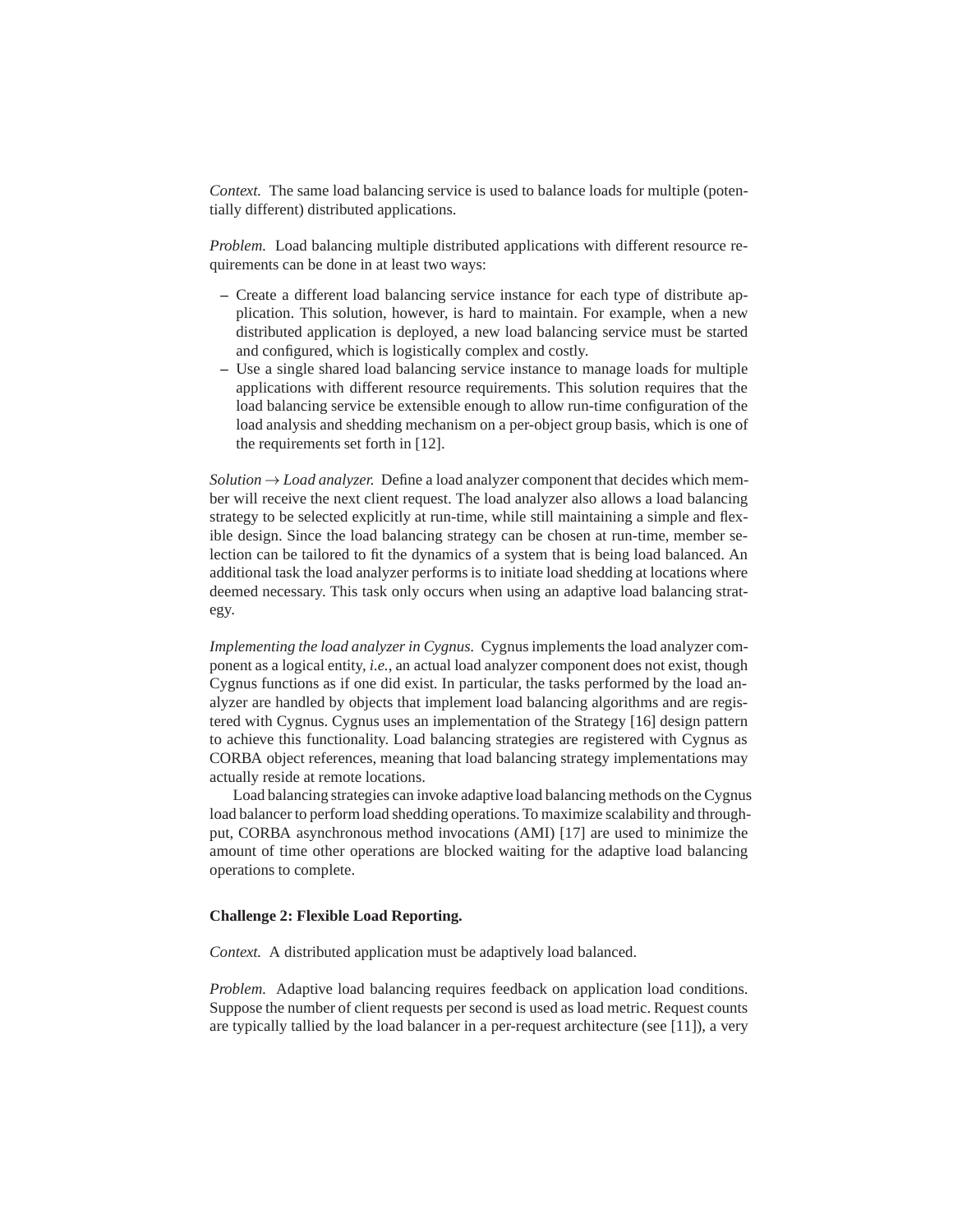common load balancing architecture. However, such an architecture may not be suitable for other load metrics. Furthermore, per-request load balancing architectures incur a great deal of overhead in distributed applications. Now suppose, an on-demand architecture is used to reduce network and application overhead. Request counts can no longer be tallied by the load balancer. Furthermore, making the load balancer acquire request counts, or more generally load samples, unnecessarily restricts the types of loads that can be handled by the load balancer. These deficiencies can adversely affect the applicability of the adaptive load balancing support provided by a load balancer to a distributed application.

*Solution*  $\rightarrow$  *Load monitor.* Define a load monitor component that tracks the load at a given location and reports the location load to a load balancer. As depicted in Figure 3, a load monitor can be configured with either of the following two policies:



**Fig. 3.** Load Reporting Policies

- **–** *Pull policy* In this mode, a load balancer can query a given location load ondemand, *i.e.*, "pull" loads from the load monitor.
- **–** *Push policy* In this mode, a load monitor can "push" load reports to the load balancer.

The sole task of a load monitor component is to collect and report loads to the load balancing service. This separation of concerns greatly simplifies potential load balancing service designs and implementations, with the added benefits of improving flexibility of load reporting and reducing load sampling and reporting overhead.

*Implementing the load monitor in Cygnus.* Load monitors are generally applicationdefined objects. Consequently, Cygnus is designed to be load-metric neutral. For convenience, Cygnus is shipped with a LoadMonitor utility that simplifies registration of custom load monitors with its load manager. This utility also supplies a convenient means to use built-in load monitors that monitor common types of load, such as CPU load, disk load, network load, memory load, and application workload.

### **Challenge 3: Facilitate Transparent and Scalable Load Shedding.**

*Context.* A load balancer decides that it must shed load at given a location.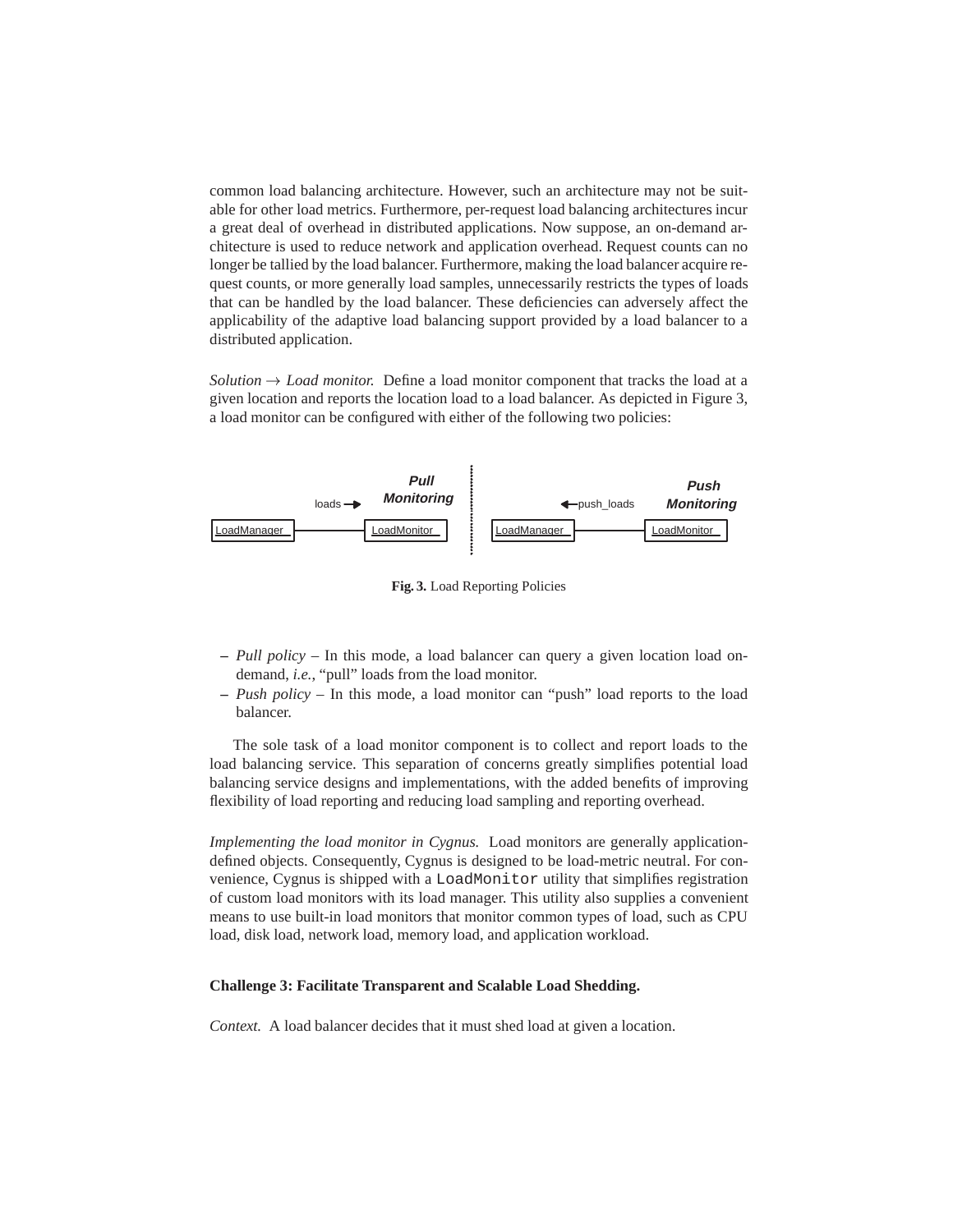*Problem.* Adaptive load balancing requires the ability to shed load at a given location. It also requires a server to redirect client requests sent to its location back to the load balancer for reassignment to another location. To achieve this level of control, the load balancer must communicate with the application server(s) at a given location. However, communication with the application server(s) violates server-side transparency [12].

*Solution*  $\rightarrow$  *Load alert.* Define a component that facilitates load shedding and delegate all load shedding communication to this component, rather than the application server(s). This load alert component responds to *alert* conditions set by the load analyzer component described in Challenge 1. If the load analyzer requires reduction in load (*i.e.*, it must shed load) from an object group member location, it enables an "alert" condition on the load alert component residing at that same location. After the alert is enabled, the load alert component rejects client requests. Requests are rejected by a server request interceptor that throws a CORBA:: TRANSIENT exception. When a client ORB receives that exception, it will transparently reissue the request to the original target, *i.e.*, the load balancer. The load balancer will then transparently reassign the client's request to another member in the object group.

*Implementing load alerts in Cygnus.* Applications may register load alert objects with Cygnus. Cygnus maps load alert objects to object group members using an efficient hash map. This design minimizes load alert object lookup, which enhances the overall scalability of Cygnus itself.

Cygnus invokes the application-defined load alert objects to enable or disable load shedding on a given object group member. It uses AMI to improve overall throughput in Cygnus, as outlined in Challenge 1. The use of AMI reduces the overhead of Cygnus by minimizing blocking time.

A load alert object consists of (1) a servant that the load balancer can invoke requests on and (2) a server request interceptor that performs the actual load shedding by intercepting client requests and determining whether or not they should be rejected. The amount of overhead incurred by the interception of client requests depends largely on the efficiency of TAO's Portable Interceptor<sup>5</sup> implementation. For example, when an alert is not enabled an interception can be reduced to an instantiation of a small object and a simple atomic boolean flag check.

# **2.3 Dynamic Interactions in the Proposed OMG Load Balancing and Monitoring Service**

Section 2.2 describes the static relationships among the components in Cygnus. This section augments this discussion by describing the dynamic interactions among these components. Although the following discussion is not comprehensive, the scenario focuses on the case where the location an object group member resides at has become

<sup>&</sup>lt;sup>5</sup> A Portable Interceptor is an instance of the Interceptor design pattern [18], with an interface defined by the OMG, designed to be registered with an application's ORB and invoked at various request processing points with the intention of either examining the contents of the request or preventing the request from continuing.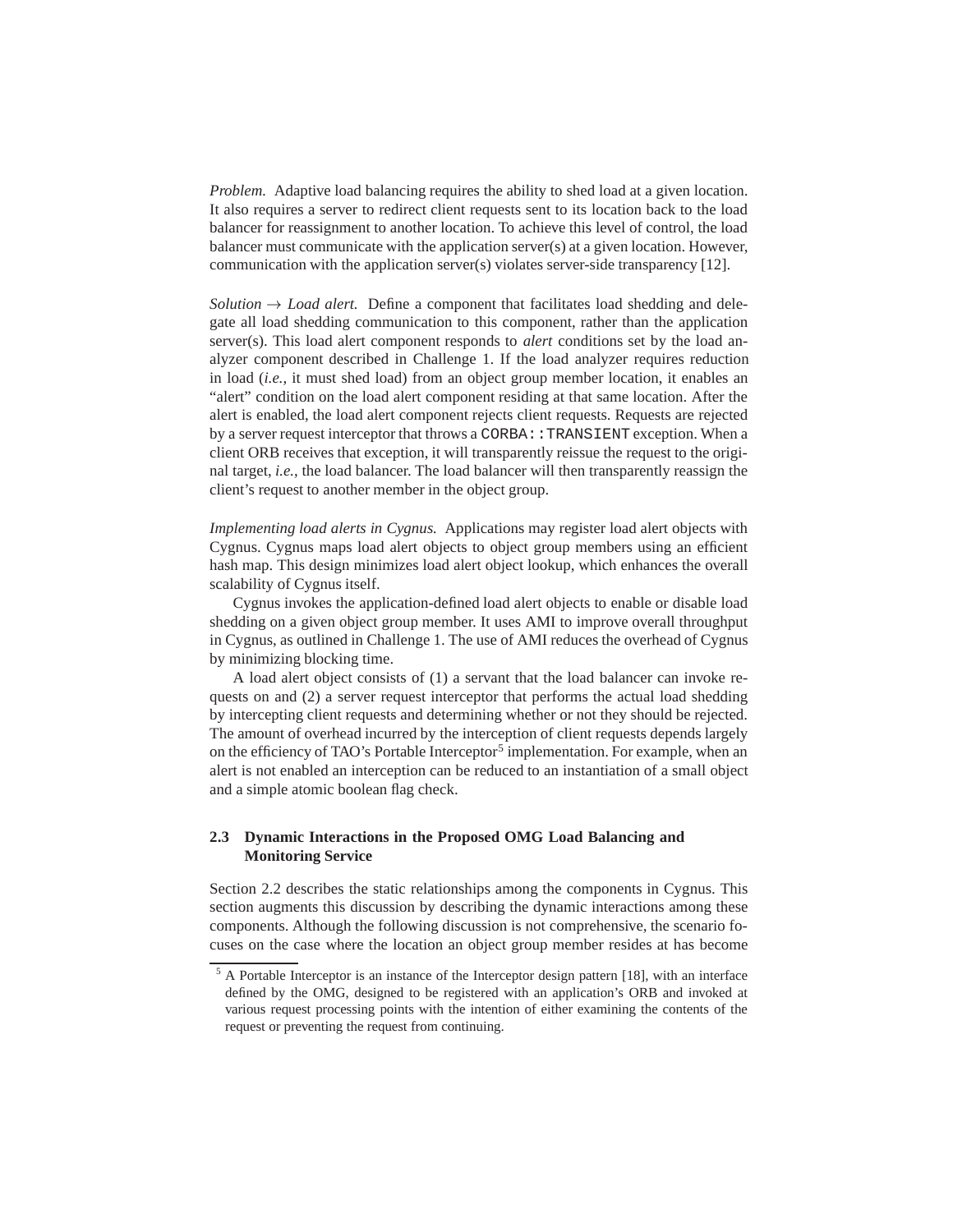overloaded, causing requests to be redirected. This scenario was chosen since it illustrates all interactions that occur between a client, adaptive load balancing service, and a group of objects or servers comprising an object group.<sup>6</sup>

Selecting a target member using a non-adaptive balancing policy can yield nonuniform loads across group members. In contrast, selecting a member adaptively for each request can incur excessive overhead and latency. To avoid either extreme, Cygnus therefore provides a hybrid solution [11], whose interactions are shown in Figure 4. Each interaction in Figure 4 is outlined below.



**Fig. 4.** Cygnus Load Balancing and Monitoring Interactions

- 1. A client obtains an object reference to what it believes to be a CORBA object and invokes an operation. In actuality, however, the client transparently invokes the request on the load manager itself.
- 2. After the request is received from the client, the load manager's POA dispatches the request to its servant locator, *i.e.*, the member locator component.
- 3. Next, the member locator queries the load analyzer for an appropriate group member.
- 4. The member locator then transparently redirects the client to the chosen member.
- 5. Requests will continue to be sent *directly* to the chosen member until the load analyzer detects a high load at the location the member resides. The additional indirection and overhead incurred by per-request load balancing architectures (see [11]) is eliminated since the client communicates with the member directly.
- 6. The load monitor monitors a location's load. Depending on the load reporting policy (see *load monitor* description in Section 2.2) that is configured, the load monitor will either report the load(s) to the load analyzer (via the load manager) or the load manager will query the load monitor for the load(s) at a given location.

<sup>&</sup>lt;sup>6</sup> Since the non-adaptive case is a subset of the adaptive case, we omit such scenarios, such as the interactions that occur between a client, a *non*-adaptive load balancing service, and group of objects or servers.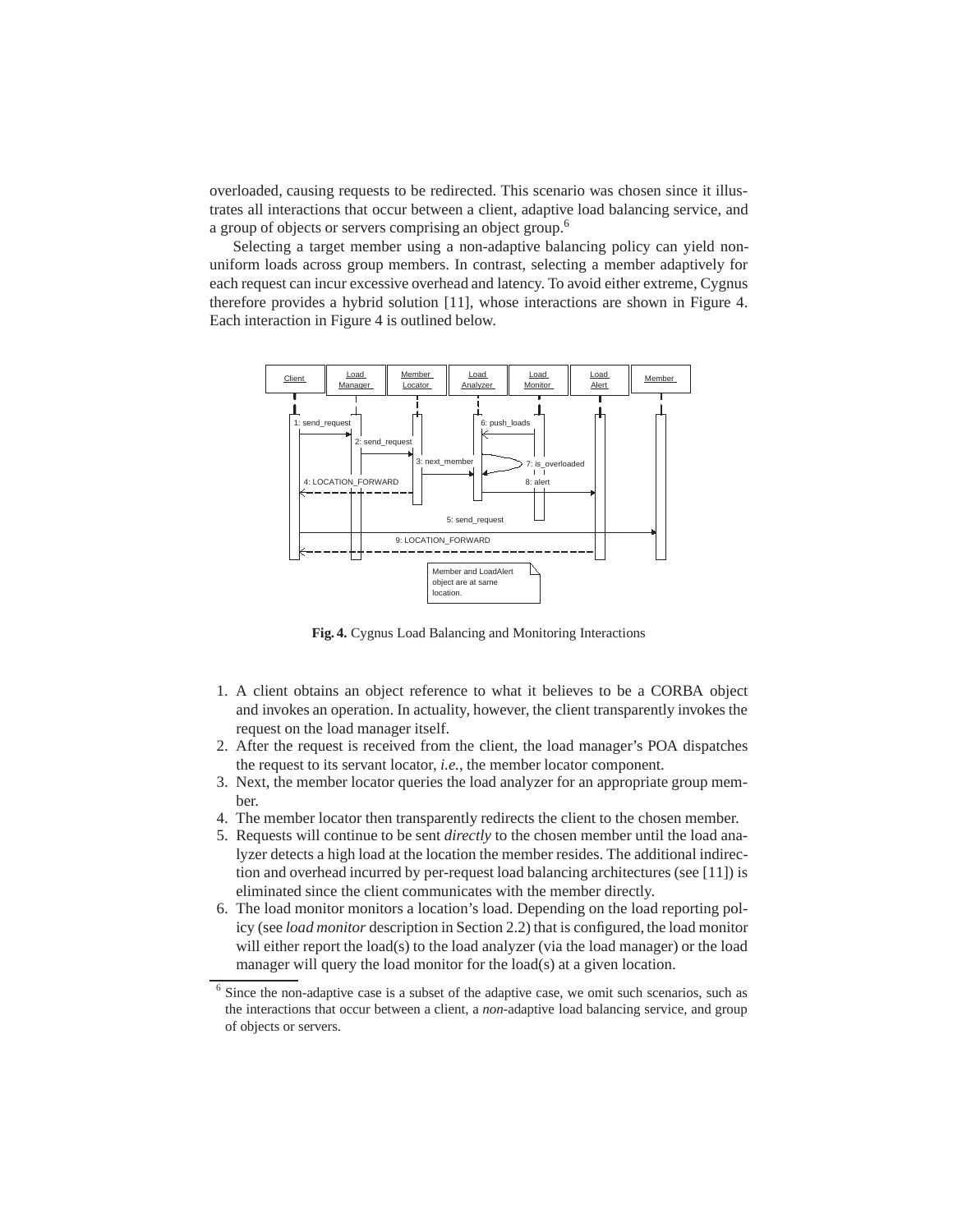- 7. As loads are collected by the load manager, the load analyzer analyzes the load at all known locations.
- 8. To fulfill the transparency requirements, the load manager does not communicate with the client application when forwarding it to another member after it has been bound to a member. Instead, the load manager issues an "alert" to the LoadAlert object residing at the location the member resides at. Depending on the contents of the alert issued by the load manager, the LoadAlert object will either cause request be accepted or redirected.
- 9. When instructed by the load analyzer, the LoadAlert object uses the GIOP LO-CATION FORWARD message to dynamically and transparently redirect subsequent requests sent by one or more clients back to the load manager.

After all these steps, the load balancing cycle begins again. Note that this hybrid approach does *not* perform load balancing on a per-request basis. It performs load balancing on-demand, thus avoiding a major bottleneck found in many other load balancing implementations.

# **3 The Design of Cygnus: the TAO CORBA Load Balancing Service**

This section describes the design of the Cygnus adaptive load balancing service that is distributed with The ACE ORB (TAO) [14] (which is a CORBA-compliant ORB that supports applications with stringent QoS requirements). TAO's Cygnus load balancing service makes it easier to develop distributed applications in heterogeneous environments by providing application transparency, high flexibility, scalability, run-time adaptability, and interoperability. The Cygnus load balancing service drove the model, architecture, and content of the proposed CORBA LB/M specification.

### **3.1 Design Challenges and Solutions**

The following design challenges were identified during the development of *Cygnus*:

1. Enhancing load control

.

- 2. Supporting modular load balancing strategies
- 3. Complete server transparency and
- 4. Maximizing throughput and minimizing network and resource overhead.

The solutions that were applied to address each of these challenges are discussed below. These solutions manifest themselves within the load balancing service components described in Section 2.2.

#### **Challenge 1: Enhancing Load Control**

*Context.* A load balancing service performs load control decisions and actions based on load feedback.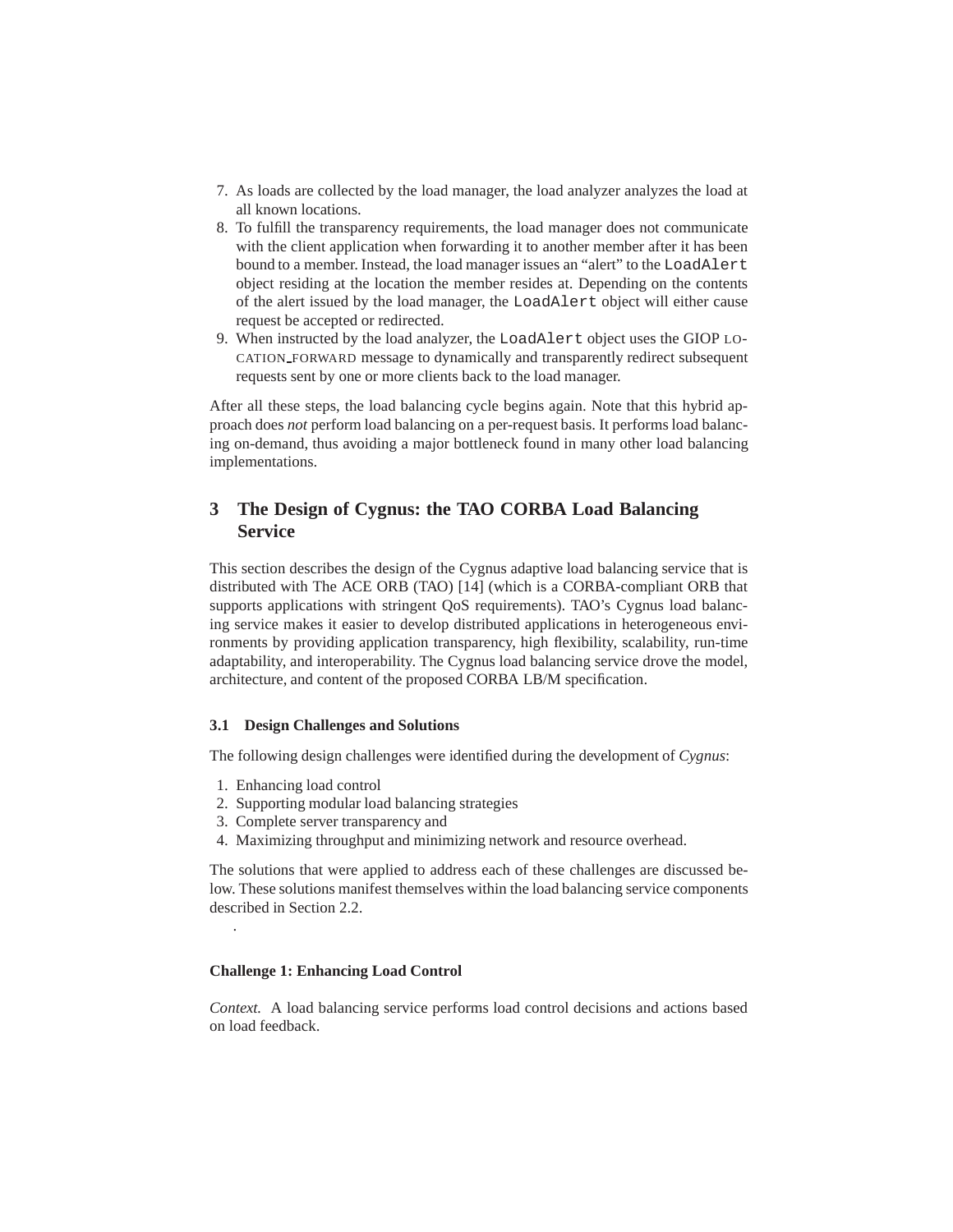*Problem.* A load balancer must react to various load conditions to ensure that loads across members are balanced. For example, when high load conditions occur, a member must be instructed to forward the client request back to the load balancer so that subsequent requests can be reassigned to a less loaded member. However, this should be done in a manner that transparent to both clients and servers.

*Solution*  $\rightarrow$  *the Mediator pattern.* A load alert component responds to load balancing requests sent by the load balancer. Depending on the type of request the load balancer sends to the load alert component, the member will either be forced to continue accepting client requests or redirect the client back to the load balancer. The load balancer never interacts with the member directly – all interaction occurs via the load alert component, as shown in Figure 5. Similarly, the member never interacts with the load balancer directly. The LoadAlert component *mediates* all load control interactions with the load balancer.



**Fig. 5.** The LoadAlert Mediator

*Applying the solution in Cygnus.* When enabling adaptive load balancing in a particular distributed application, a load monitor (in the "pull" monitoring case) and a load component are registered with the load balancer. As shown in Figure 6, the load bal-



**Fig. 6.** Feedback and Control When Balancing Loads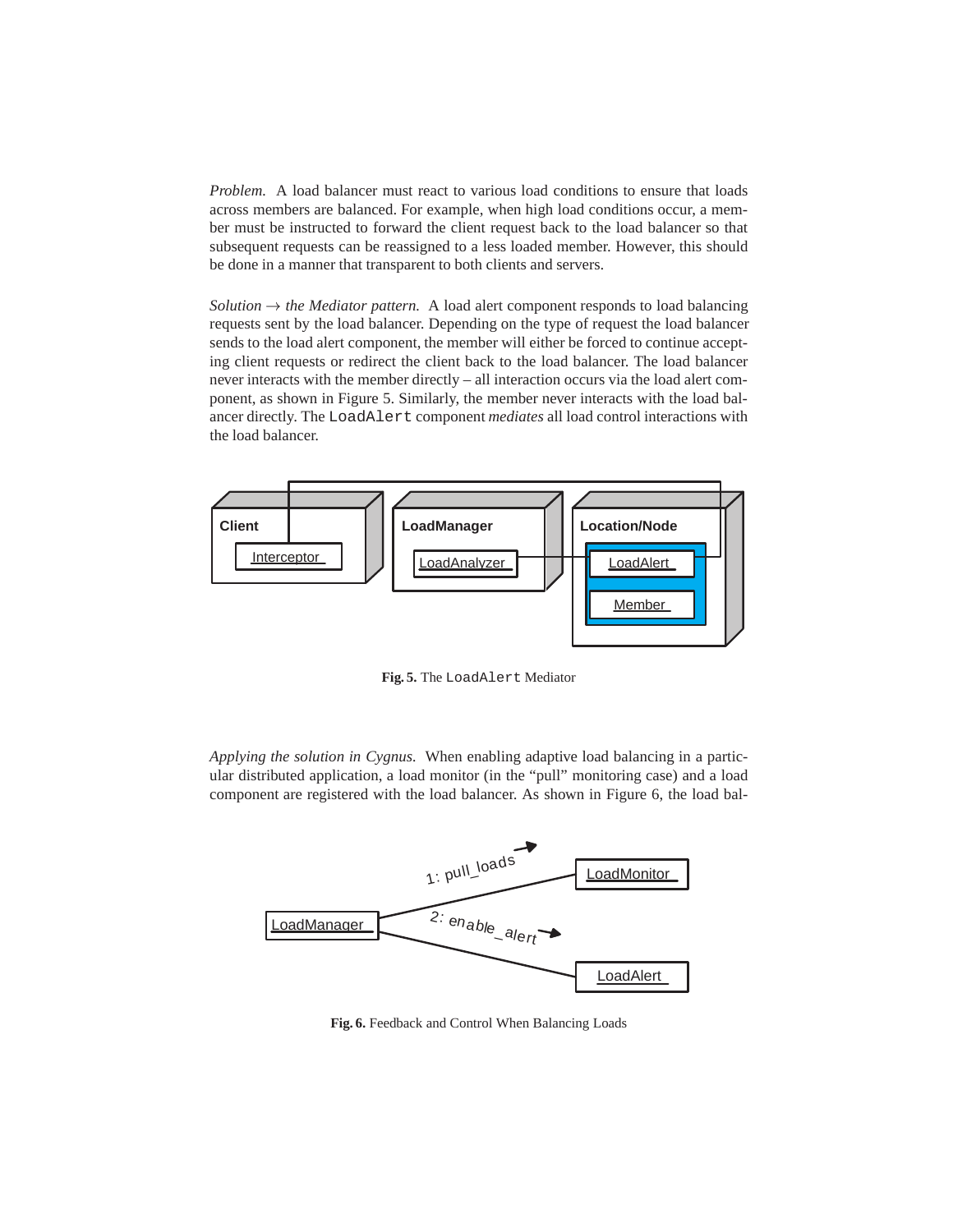ancer queries the load monitor for the load at the location the current member resides at, assuming that pull-based load monitoring is being used (see Section 2.2). In other words, the load balancer receives *feedback* from the load monitor. Load balancing control requests–called *load alerts*–are then sent to the load alert component from the load balancer to set the "alert" state of the member's location to one of the following values when load shedding, *i.e.*, reduction in load, is either unnecessary or necessary:

- **–** *Not Alerted* When load shedding is *not* required, the member continues to accept requests.
- **–** *Alerted* When load shedding is required to reduce the load at the location, an "alert" causes the load alert component to redirect client requests back to the load balancer, at which point the load balancer forwards the request to a less loaded member.

The load shedding interactions are depicted in Figure 7. This figure shows the two



**Fig. 7.** Load Shedding Interactions

additional entities that were not discussed previously:

- **–** the ClientRequestInterceptor and
- **–** the ServerRequestInterceptor.

These entities expose a standard CORBA interface and are used in the figure to illustrate how to transparently and portably shed load. Descriptions of how they are used in Cygnus' overall load shedding interactions follow:

- 1. A client request is intercepted by the ClientRequestInterceptor.
- 2. The ClientRequestInterceptor determines that the target is a load balanced one based on pre-configured application settings. It injects the "out-of-band" data that identifies the target object as a load balanced one.
- 3. The client request is allowed to proceed.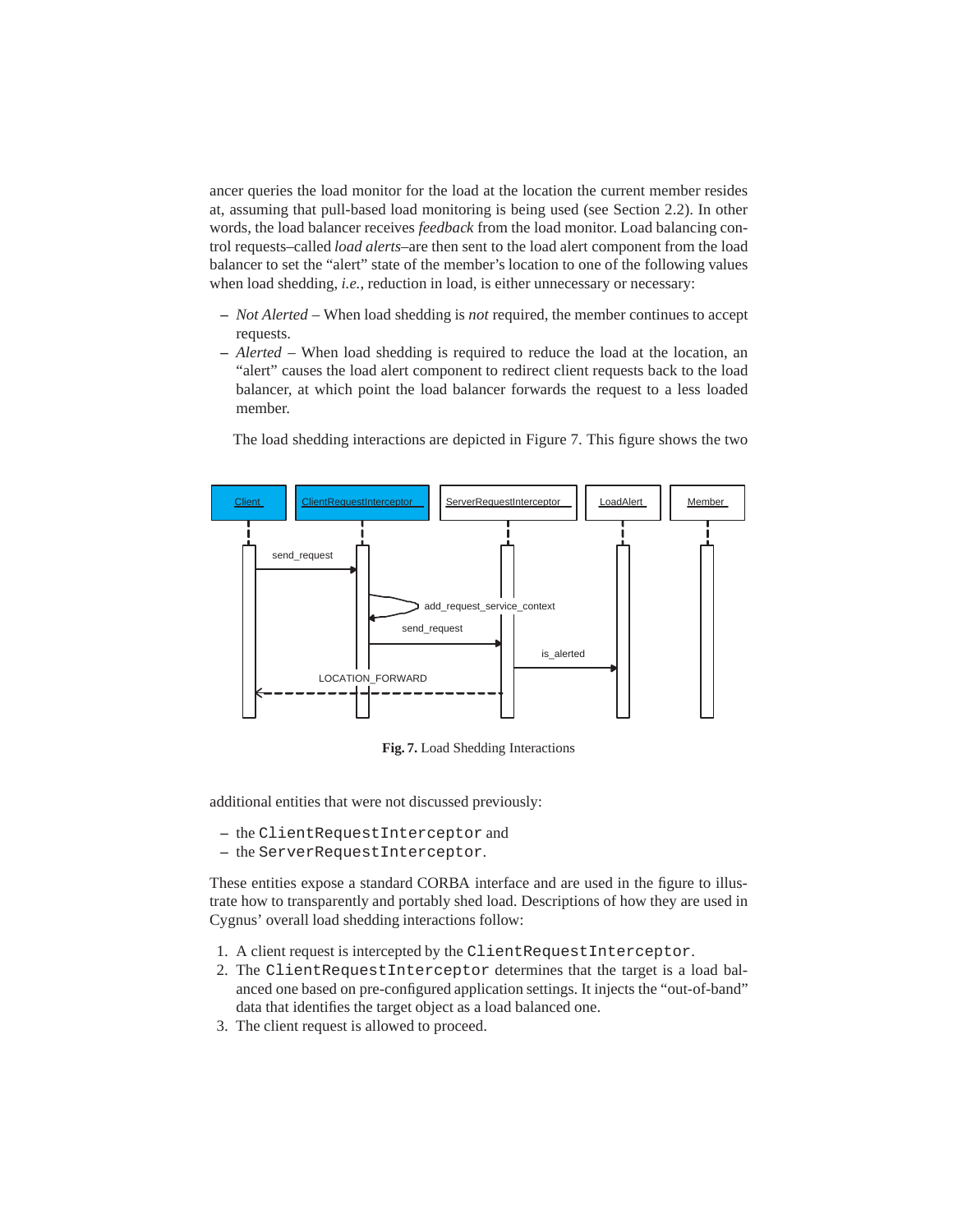- 4. The ServerRequestInterceptor checks the "out-of-band" data for the identification information injected on the client side, and if the load alert component has been told that it should reject requests.
- 5. If the information exists and requests are to be rejected, the appropriate exception will be issued by the ServerRequestInterceptor to force the client to reinvoke its request on the load balancer.

Armed with a load monitor and load alert component, such a load balancer is *adaptive* due to the bidirectional feedback/control channel between the load monitor, load alert component and the load balancer. Since the load monitor is decoupled from the load balancer it is also possible to balance loads across locations, and hence members, based on various types of load metrics. For instance, one type of load monitor could report CPU loads, whereas another could report I/O resource load or both. The fact that the type of load presented to the load balancer is opaque allows the same load balancer–specifically the load analysis algorithm–to be reused for any load metric.

#### **Challenge 2: Supporting Modular Load Balancing Strategies**

*Context.* A distributed system employs a load balancing service to improve overall throughput by ensuring that loads across locations are as uniform as possible. In some applications, loads may peak in a predictable fashion, such as at certain times of the day or days of the week. In other applications, loads cannot be predicted easily *a priori*.

*Problem.* Since certain load analysis techniques are not suitable for all use-cases, it may be useful to analyze a set of location loads in different ways depending on the situation. For example, to predict future location loads it may be useful to analyze the history of loads at locations where members of given object group reside, thereby anticipating high load conditions. Conversely, this level of analysis may be too costly in other usecases, *e.g.*, if the duration of the analysis exceeds the time required to complete client request processing.

In some applications it may even be necessary to change the load analysis algorithm dynamically, *e.g.*, to adapt to new application workloads. Moreover, bringing the system down to reconfigure the load balancing strategy may be unacceptable for applications with stringent  $24\times7$  availability requirements. Likewise, application developers may be interested in evaluating several alternative load balancing policies, in which case requiring a full recompilation or relink cycle would unduly increase system development effort. A load balancing service cannot simply implement all possible load balancing strategies, however, *e.g.*, application developers may wish to define application-specific or *ad-hoc* load balancing algorithms during testing or deployment.

So, how can we allow dynamic (re)configurations of the load balancing service, such as the load monitor and load analyzer, without requiring expensive system recompilations or interruptions of service?

*Solution*  $\rightarrow$  *the Strategy pattern.* The *Strategy* design pattern, as mentioned earlier, allows applications to install and uninstall different behavior run-time. In the proposed CORBA LB/M service this pattern can be used to change the member selection strategy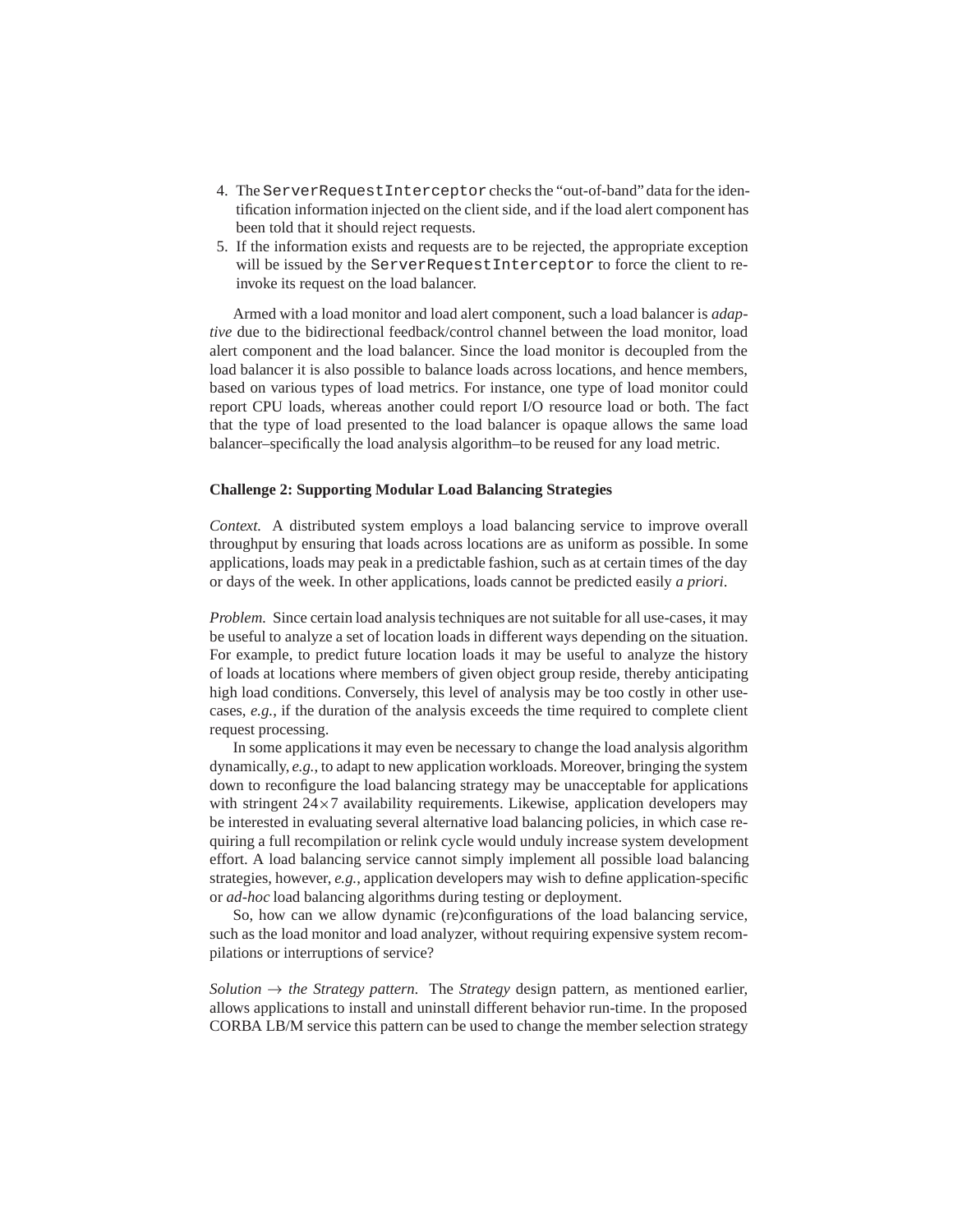dynamically. A load balancer can therefore use this pattern to adapt to different load balancing use-cases, without being hard-coded to handle those specifically.

At times it may be necessary to load balance only a few members, in which case a simple load balancing strategy may suffice. In other situations, such as during periods of peak activity during the workday, a load balancing strategy may need modifications to account for increased load. In such cases, a more complex strategy may be necessary. The Strategy pattern makes it easy to dynamically configure load balancing algorithms appropriate for different use-cases *without* stopping and restarting the load balancer.

*Applying the solution in Cygnus.* The load analyzer uses the Strategy pattern to customize the load balancing algorithm used when making load balancing decisions, as depicted in Figure 8. The proposed OMG load balancing service can be configured



**Fig. 8.** Applying the Strategy Pattern to the OMG Load Balancing Service

dynamically to use the following *built-in* strategies:

- **Round-robin** This non-adaptive strategy is straightforward and does not take load into account. Instead, it simply causes a request to be forwarded to the next member in the object group being load balanced [8].
- **Random** This non-adaptive strategy also does not take load into account. It simply forwards clients requests to an object group member residing at a random location. Of course, only locations with members residing at them are considered for selection.
- **Least loaded** This adaptive strategy is more sophisticated than the round-robin and random algorithms described above. The goal of this strategy is to ensure load differences fall within a certain tolerance, *i.e.*, it attempts to ensure that the average difference in load between each location/member is minimized. The member at the least loaded location is selected.<sup>7</sup>

<sup>7</sup> An earlier, less refined, version of this load balancing strategy first appeared in TAO's initial load balancer prototype. That balancing strategy was called *Minimum Dispersion.*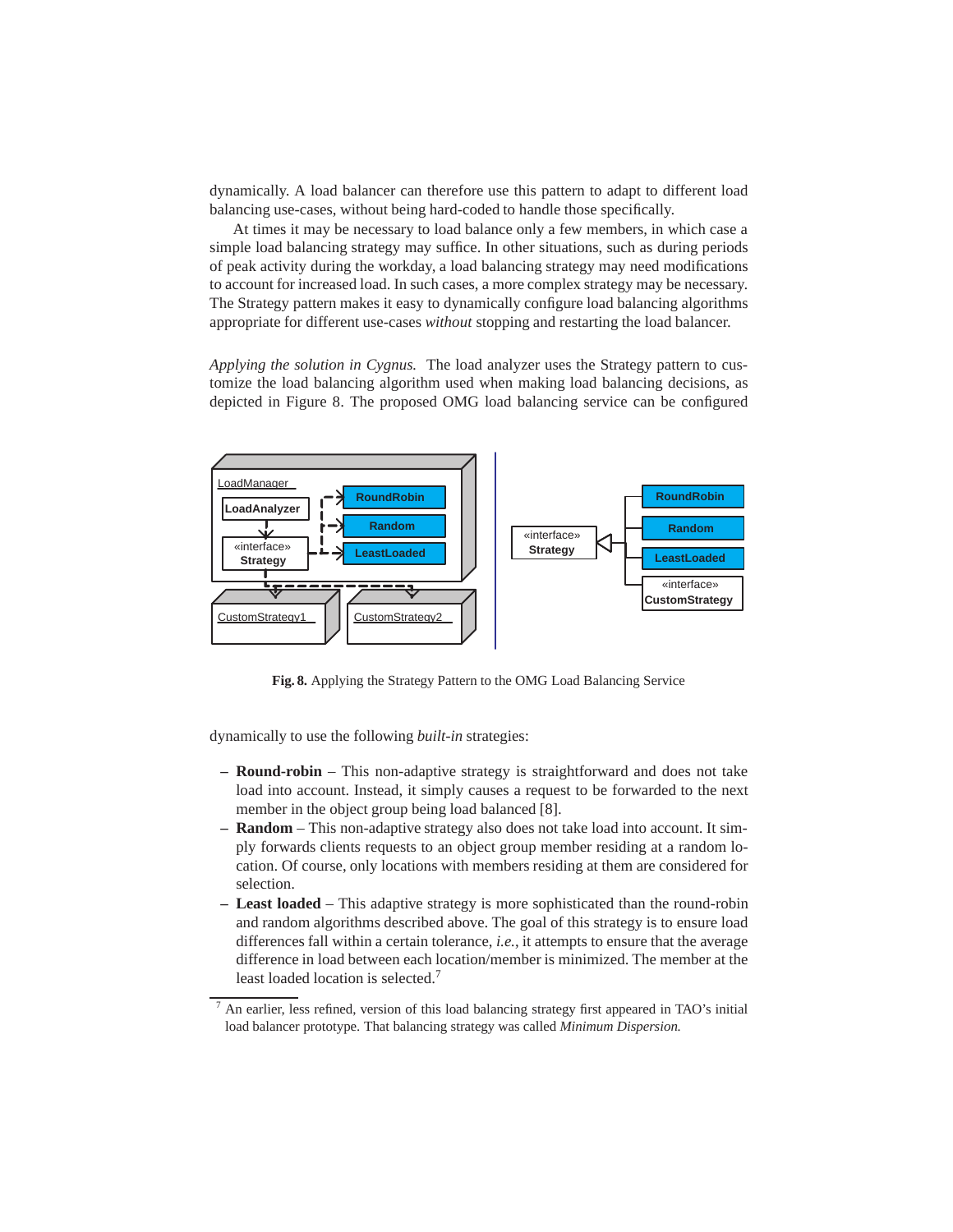The proposed CORBA LB/M specification is not limited to these built-in strategies, however. Any custom strategy unknown to the load balancer may be "plugged in" at any point during the load balancer's lifetime since all strategies, including the built-in ones, implement the same strategy interface. A large amount of work on load balancing strategies [19] has already been done. Many of those same strategies can be integrated in to the load balancing service via the Strategy pattern implementation described above.

#### **Challenge 3: Complete Server Transparency**

*Context.* Distributed applications can suffer from poor performance due to a bottleneck at a single overloaded server. To address this performance bottleneck, an *adaptive* load balancing service is used to (1) distribute client requests equitably among a group of members and (2) actively monitor and control loads on members in that group.

*Problem.* An adaptive load balancing service must communicate with members so it can force them to either accept or reject requests. To achieve this level of communication, application servers must be programmed to accept load balancing requests (as well as client requests) from the adaptive load balancing service. However, most distributed applications are not designed with this ability, nor should they necessarily be designed with that ability in mind since it complicates the responsibilities of application developers.

*Solution*  $\rightarrow$  *the Component Configurator and Interceptor Patterns.* If adaptive load balancing is to be used transparently on the server-side of a distributed application, there must be some way to install feedback/control mechanisms into the server without altering the server application software. Fortunately, most ORB middleware–and in particular CORBA–provide a meta-programming mechanism based on the Interceptor pattern [18]. These mechanisms can alter the behavior of a client or a server when processing a given client request [20]. An interceptor can be installed at run-time to provide the functionality necessary to (1) communicate with the load balancing service and (2) accept load control requests from the load balancing service. Since the interceptor mechanism is part of the middleware implementation, server application software need not be modified.

To provide true server-side transparency, however, there must be some means of installing interceptors transparently to control requests from the adaptive load balancing service. The Component Configurator pattern [18] can be used to dynamically load a service into an application at run-time. In particular, a Component Configurator can be used to transparently install a load balancing interceptor into an application's underlying middleware at run-time, as illustrated in Figure 9. Using this approach, the overall throughput of a distributed application can be improved without modifications to distributed application server code.

*Applying the Solution in Cygnus.* The functionality required to install a load balancing interceptor transparently at run-time is available in most CORBA ORBs, such as TAO. This functionality includes *portable interceptors* and the *CORBA Component Model*, as outlined below: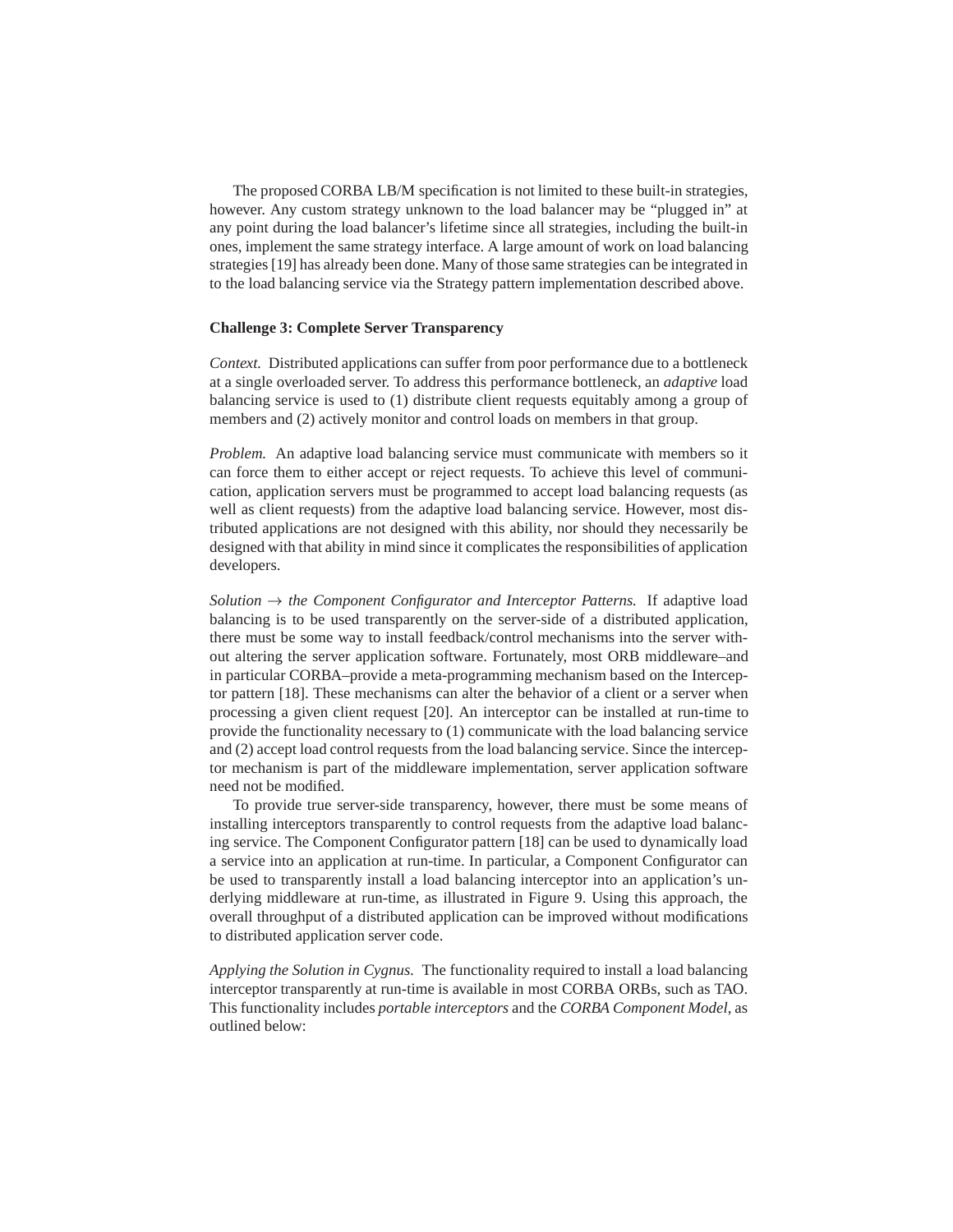

**Fig. 9.** Transparent Server-side Adaptive Load Balancing

- **–** Portable interceptors: Portable interceptors [5] can capture client requests transparently before they are dispatched to an object group member. For example, a *server request interceptor* could be added to the ORB where a given member runs. Since interceptors reside within the ORB no modification to server application code is necessary, other than registering the interceptor with the ORB when it starts running.
- **–** CORBA Component Model (CCM): The CCM [21] introduces *containers* to decouple application component logic from the configuration, initialization, and administration of servers. In the CCM, a container creates the POA<sup>8</sup> and interceptors required to activate and control a component. These are the same CORBA mechanisms used to implement the server components in TAO's load balancing service. The standard CCM containers can be extended to implement automatic load balancing *generically* without changing application component behavior.

# **Challenge 4: Maximizing Throughput and Minimizing Network and Resource Overhead**

*Context.* A distributed application is suffering from degraded performance due to limited resources. This is basically the same scenario used in Section 3.1.

*Problem.* Simply integrating a load balancing service into a distributed application does not necessarily mean that performance will improve significantly. This is particularly true if the load balancing service implementation has its own inefficiencies. For instance, it may continuously attempt to make load balancing decisions despite the fact that no additional client invocations have been made to perturb the overall load conditions. Such an implementation would typically be slower in making load balancing decisions under its own heavy load. Moreover, the increased load analysis more than likely requires the load balancer to query loads at all locations it is aware of. This increases network utilization, for example, more than necessary and leaves less bandwidth available for the application being load balanced.

<sup>&</sup>lt;sup>8</sup> The Portable Object Adapter (POA) is responsible for dispatching client requests to the intended target server.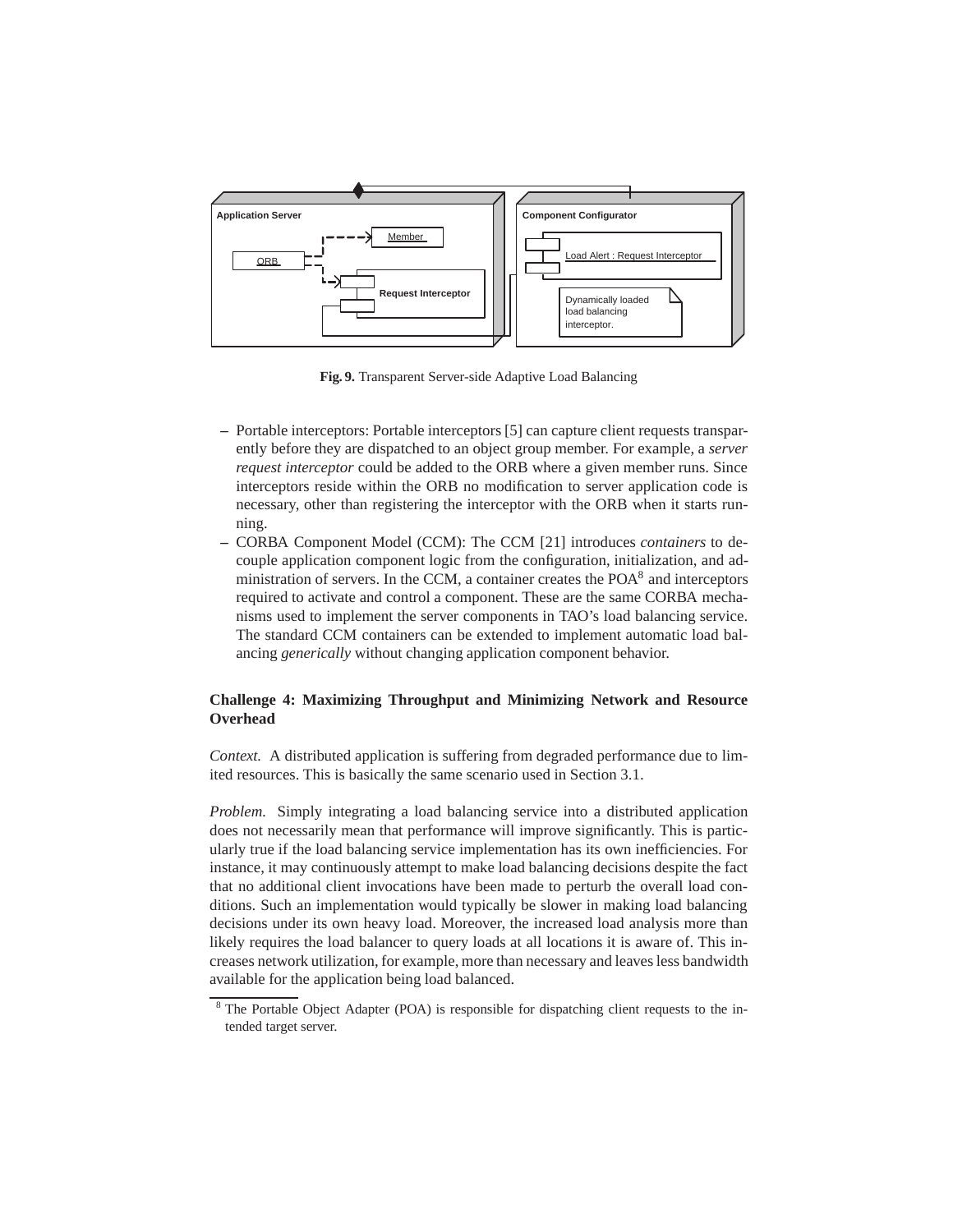*Solution*  $\rightarrow$  *lazy evaluation and asynchronous method invocation.* The *lazy evaluation* approach can be used to reduce the self-incurred load caused by the load balancer's load analysis. Specifically, load analysis will only occur when it is necessary to bind a client to an object group member. Basically, a client invocation on an object group through the load balancer will trigger the load analysis and shedding process to occur.

However, this lazy evaluation approach has the disadvantage where the client must wait for the complete load analysis and shedding procedure to complete before it can be forwarded to the actual member. The load analysis wait cannot be avoided since it is an integral part of the member selection process. The load shedding procedure, on the other hand, can be performed in parallel. It need delay the client from being forward to the actual member. Load shedding can be an expensive procedure since it requires that the load balancer make invocations on the typically remote LoadAlert component described in Section 3.1.

One technique to avoid this delay is to use non-blocking CORBA *one way* invocations. Such invocations are not guaranteed to arrive at the intended target, however, nor is it possible to convey exceptional conditions back to the load balancer. The ability to determine the health of the remote LoadAlert component is important since load shedding is not possible without it.

A better way to avoid delaying the client forward is to use CORBA standard *asynchronous method invocations* (AMI) [17]. AMI allows an invocation to be made asynchronously without blocking the caller, such as the client in the above scenario, until a reply from the invocation target arrives. Not only does it avoid the delays, it also allows exceptional conditions to be reported back to the load balancer.

Using both the lazy evaluation and AMI approach allows load balancing decisions (member selection) and load balancing control (load shedding) procedures to be completed in parallel, which reduces resource utilization and improves the ability of the load balancer to bind clients to members more quickly.

Yet another approach would be to spawn a separate thread to handle load shedding in parallel. Doing so, however, may be costly in terms of thread activation overhead. Certainly, pre-activation of the thread will help but not all platforms support threads. In those cases, AMI is currently the only portable solution.

*Applying the Solution in Cygnus.* Applying lazy evaluation to TAO's load balancer is relatively straightforward. Load analysis, member selection and load shedding functions are simply not called until a client makes an invocation on the load balancer. After the member locator is invoked, load analysis, member selection and load shedding begin.

Incorporating AMI into the remote load shedding invocations is also straightforward. A reply handler is implemented to handle the asynchronously returned replies, and the synchronous load shedding method calls were replaces by their asynchronous counterparts; the only difference being an additional reply handler callback<sup>9</sup> parameter passed to them.

<sup>&</sup>lt;sup>9</sup> AMI requires that a reply handler be supplied so that it may be called on when the invocation reply returns.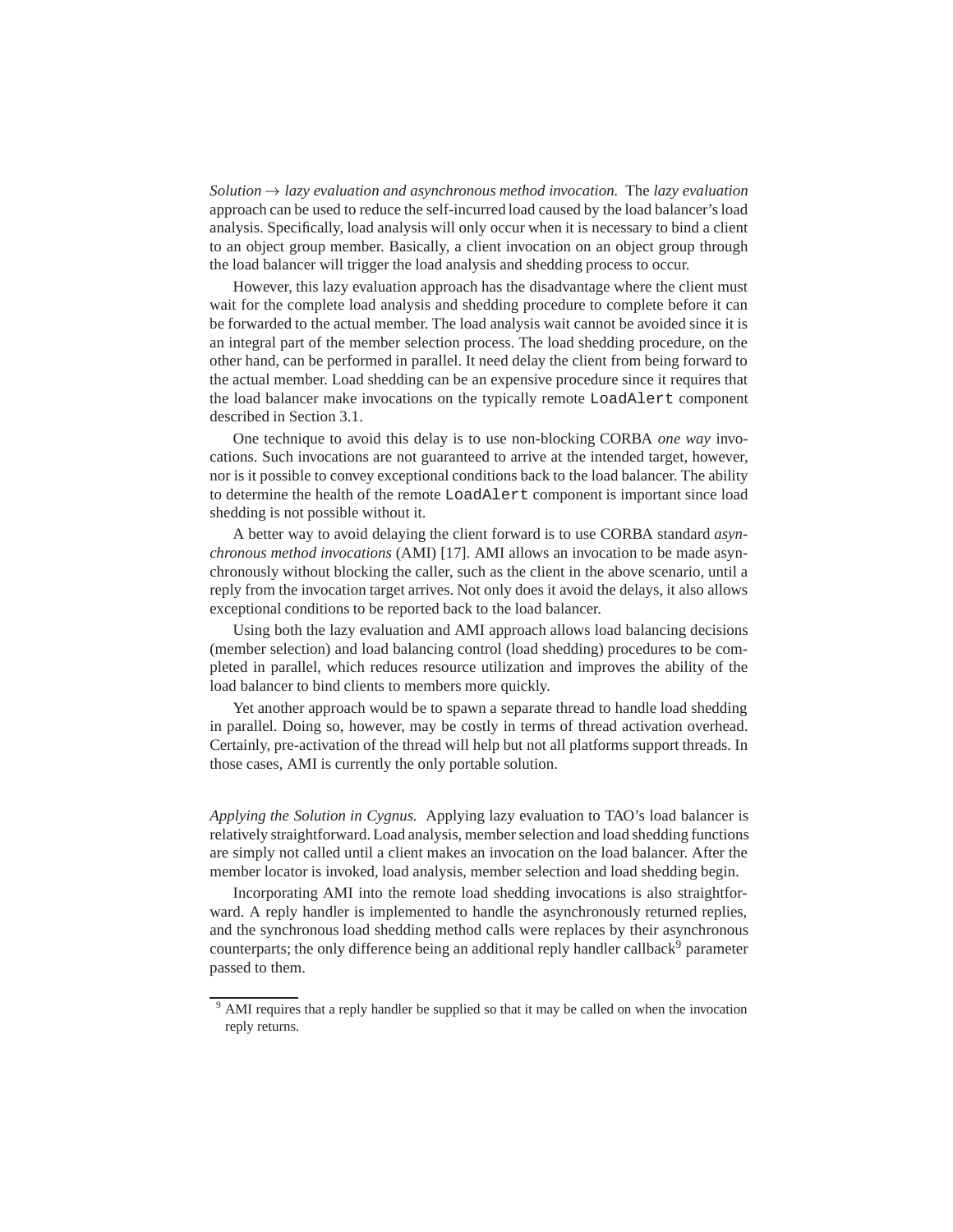# **4 Concluding Remarks**

As networks become more pervasive and applications become more distributed, the demand for greater scalability is increasing. Distributed system scalability can degrade significantly, however, when servers become overloaded by the volume of client requests. To alleviate such bottlenecks, adaptive load balancing mechanisms can be used to distribute system load across object group members residing on multiple servers.

Load can be balanced at several layers, including the network, OS, middleware, and application. Network-level and OS-level load balancing architectures are generally inflexible since they cannot support *application-defined* metrics at run-time when making load balancing decisions. They also lack adaptability due to the absence of load-related feedback from a given set of object group members, as well as the inability to control if and when a given member should accept additional requests. Likewise, applicationlevel load balancing suffers from lack of transparency, increased code complexity, and increased maintenance burden.

To address these limitations, we have devised an adaptive middleware load balancing architecture – called Cygnus – to overcome the limitations with network-based and OS-based load balancing mechanisms outlined above. This paper motivates and describes the design and performance of Cygnus, which is an implementation of a CORBA Load Balancing and Monitoring (LB/M) service proposal developed using the standard CORBA features provided by the TAO ORB [14].

The Cygnus LB/M service implementation is based entirely on standard CORBA features, such as location forwarding, servant locators and asynchronous method invocation (AMI), which demonstrates that CORBA technology has matured to the point where many higher-level services can be implemented efficiently without requiring extensions to the ORB or its communication protocols. Exploiting the rich set of primitives available in CORBA still requires specialized skills, however, along with the use of somewhat poorly documented features. Further research and documentation of the effective architectures and patterns used in the implementation of higher-level CORBA services is therefore needed to advance the state of the practice and to allow application developers to make better decisions when designing their systems.

TAO and Cygnus have been applied to a wide range of distributed applications domains. Chief among these domains include telecommunications, aerospace, defense, online financial trading, medical, and manufacturing process control. PrismTechnologies has developed a Java implementation of the proposed OMG CORBA LB/M specification that interoperates with the Cygnus C++ implementation provided with TAO.

# **References**

- [1] Cisco Systems, Inc., "High availability web services." www.cisco.com/warp/public/cc/so/neso/ibso/ibm/s390/mnibm\_wp.htm, 2000.
- [2] D. Ridge, D. Becker, P. Merkey, and T. Sterling, "Beowulf: Harnessing the Power of Parallelism in a Pile-of-PCs," in *Proceedings, IEEE Aerospace*, IEEE, 1997.
- [3] M. Aron, D. Sanders, P. Druschel, and W. Zwaenepoel, "Scalable content-aware request distribution in cluster-based network servers," in *Proceedings of the USENIX Summer Conference*, USENIX, June 2000.